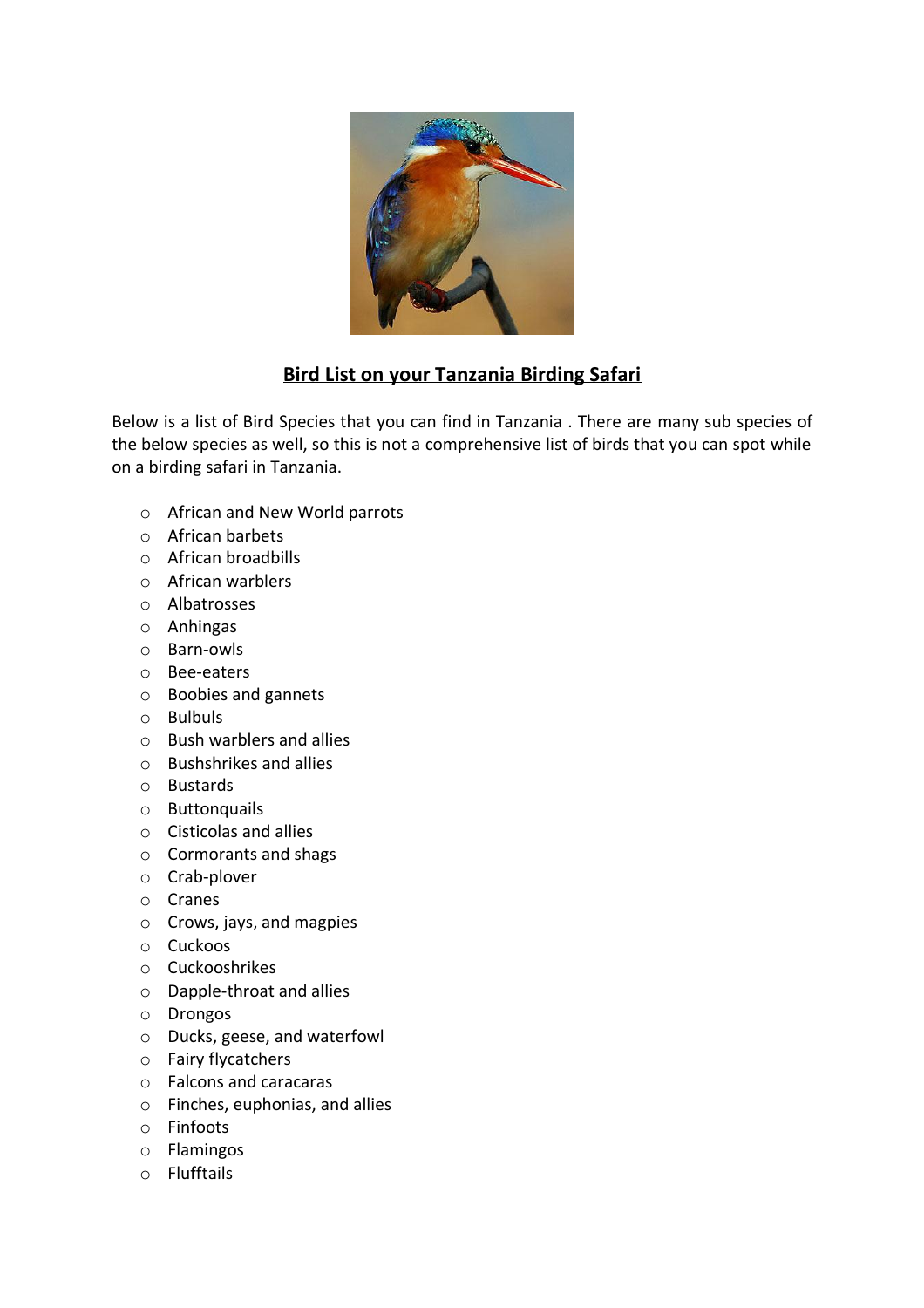- o Frigatebirds
- o Grassbirds and allies
- o Grebes
- o Ground babblers and allies
- o Ground-hornbills
- o Guineafowl
- o Gulls, terns, and skimmers
- o Hamerkop
- o Hawks, eagles, and kites
- o Herons, egrets, and bitterns
- o Honeyguides
- o Hoopoes
- o Hornbills
- o Hyliotas
- o Ibises and spoonbills
- o Indigobirds
- o Jacanas
- o Kingfishers
- o Larks
- o Laughingthrushes and allies
- o Leaf warblers
- o Monarch flycatchers
- o Mousebirds
- o Nicators
- o Nightjars and allies
- o Old World buntings
- o Old World flycatchers
- o Old World orioles
- o Old World parrots
- o Old World sparrows
- o Osprey
- o Ostriches,
- o Owls
- o Oxpeckers
- o Oystercatchers
- o Painted-snipes
- o Pelicans
- o Penduline-tits
- o Pheasants, grouse, and allies
- o Pigeons and doves
- o Pittas
- o Plovers and lapwings
- o Pratincoles and coursers
- o Rails, gallinules, and coots
- o Reed warblers and allies
- o Rollers
- o Sandgrouse